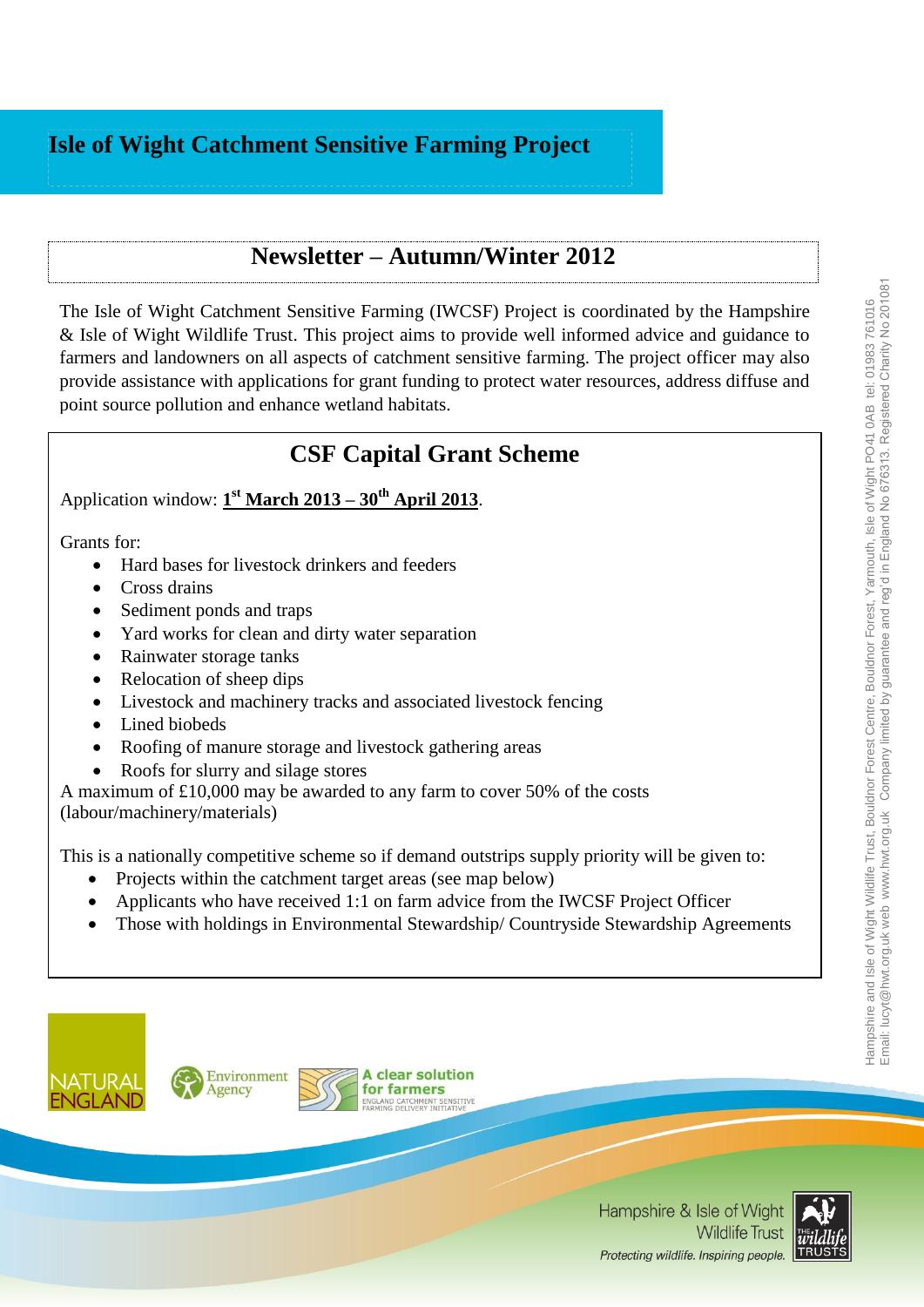### IW CSF Catchment Target Areas 2013-2014



#### **Important information about the CSF Capital Grant**

- This is a nationally competitive scheme available to all within 73 priority catchments in England
- Applicants will be advised whether they are successful by mid-July
- This is a prior approval scheme so work must not commence before applications are deemed successful
- Conditional consents and permissions, if required, to be received by  $8<sup>th</sup>$  June and final clearance letters to be received by  $8<sup>th</sup>$  March
- Claims must be submitted once works are completed with invoices and photos by  $28<sup>th</sup>$  February and claims will be processed by  $31<sup>st</sup>$  March
- Work must be carried out to the standards laid out in the Specifications Handbook
- Applicants must have an RPA Vendor Number and CPH Number so that claim payments can be made.

N.B. The above details are correct for the 2013-2014 application round and may be subject to change for any future application rounds.

| To request an application pack and handbook      | To request advice and 1:1 farm visits please    |
|--------------------------------------------------|-------------------------------------------------|
| please contact:                                  | contact :                                       |
| <b>CSF Grants Team, Nottingham</b>               | <b>Lucy Temple</b>                              |
| TEL: 0300 060 1111                               | <b>Bouldnor Forest Centre, Bouldnor Forest,</b> |
|                                                  | Yarmouth, Isle of Wight PO41 0AB                |
| Further details may be found at                  | TEL: 01983 760016                               |
| www.naturalengland.og.uk/ourwork/farming/csf/cgs | Email: lucyt@hwt.org.uk                         |
|                                                  | Web: www.iwcsf.org.uk                           |
|                                                  |                                                 |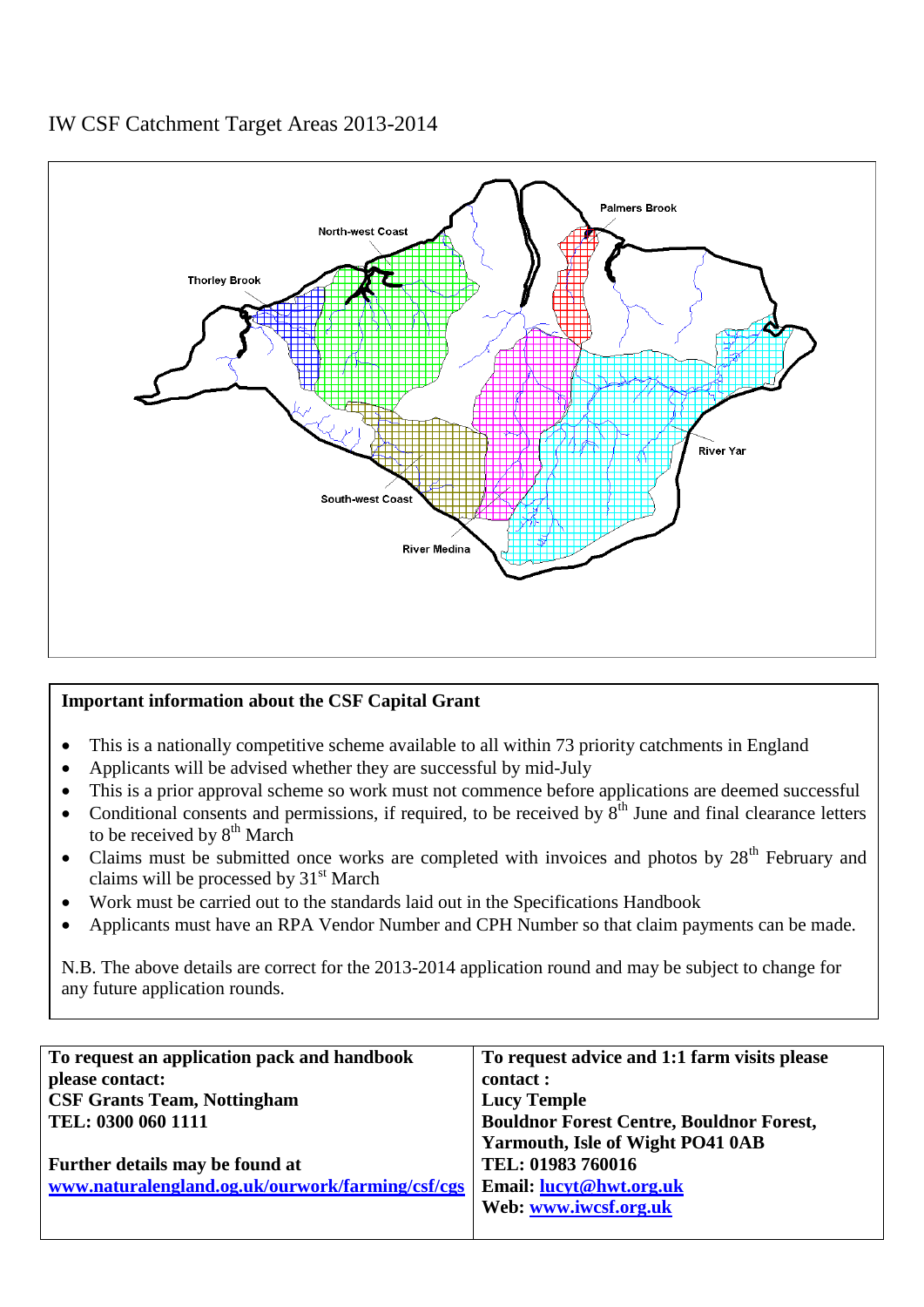Many of you will have had field operations affected by the adverse weather we have experienced during recent weeks. It isn't always possible to keep off land when conditions are less than ideal, but make sure that you update your Soil Protection Review (SPR) if you do need to access land when it is waterlogged.

Legislation is being constantly updated and it is important to stay on top of requirements. In this newsletter we bring you updates on the SSAFO regulations from the Environment Agency.

### **The "SSAFO" Regulations - a quick guide for farmers**

The "SSAFO" Regulations or to give its full name The Water Resources (Control of Pollution) (Silage, Slurry and Agricultural Fuel Oil) (England) Regulations 2010 (here on referred to as the Regulations) came into force on 6 April 2010, replacing those Regulations first made in 1991.

The Regulations set minimum legal standards for the storage of silage, slurry and agricultural fuel oil to minimise the risk of water pollution. It doesn't tell you how to you should meet these requirements; however, if you meet the minimum standards specified in the Regulations you can exercise discretion in constructing the installations as long as you comply with the duty to avoid causing pollution.

The Environment Agency (the Agency) is the enforcing body and anyone breaching the Regulations will be guilty of committing a criminal offence, punishable with a maximum fine of £5,000 (at the time of writing) on conviction at Magistrates Court. If heard at Crown Court the penalty could be an unlimited fine.

#### **The Regulations apply to the following:**

• silage making and storage and silage effluent, including crops being made into silage, silage made in clamps baled silage (bagged or wrapped) and field silage (field heaps, or non-baled, bagged silage, such as Ag-Bags.)

• slurry storage systems, including stores for dilute effluent such as dirty yard water, excreta, or run-off from solid manure stores in yards, livestock bedding, washings from buildings or yards used by livestock, lagoons, reception pits, towers, wood chip corrals and associated pipes and channels.

• agricultural fuel oil stores which are above ground.

#### **The Regulations require that:**

• all new installations are constructed with a durability life of at least 20 years (with proper maintenance) • installations should not be constructed, and silage must not be made, and silage, effluent, slurry or fuel oil must not be stored, within 10 metres of any inland freshwaters or coastal waters which any leakage could enter. (This includes rivers, lakes, reservoirs and smaller watercourses such as streams and ditches as well as perforated drainage pipes). These are minimum distances and should be increased in sensitive locations, such as near water supply intakes, which the Agency can advise you on

• constructing or installing a new store (this includes substantial enlargements and substantial reconstructions of existing exempt installations) requires the notification in writing to the Agency at least 14 days before it is used. I would recommend that you contact your local Agency office and inform the agricultural Environment Officer at the earliest opportunity – to avoid potential disappointments.

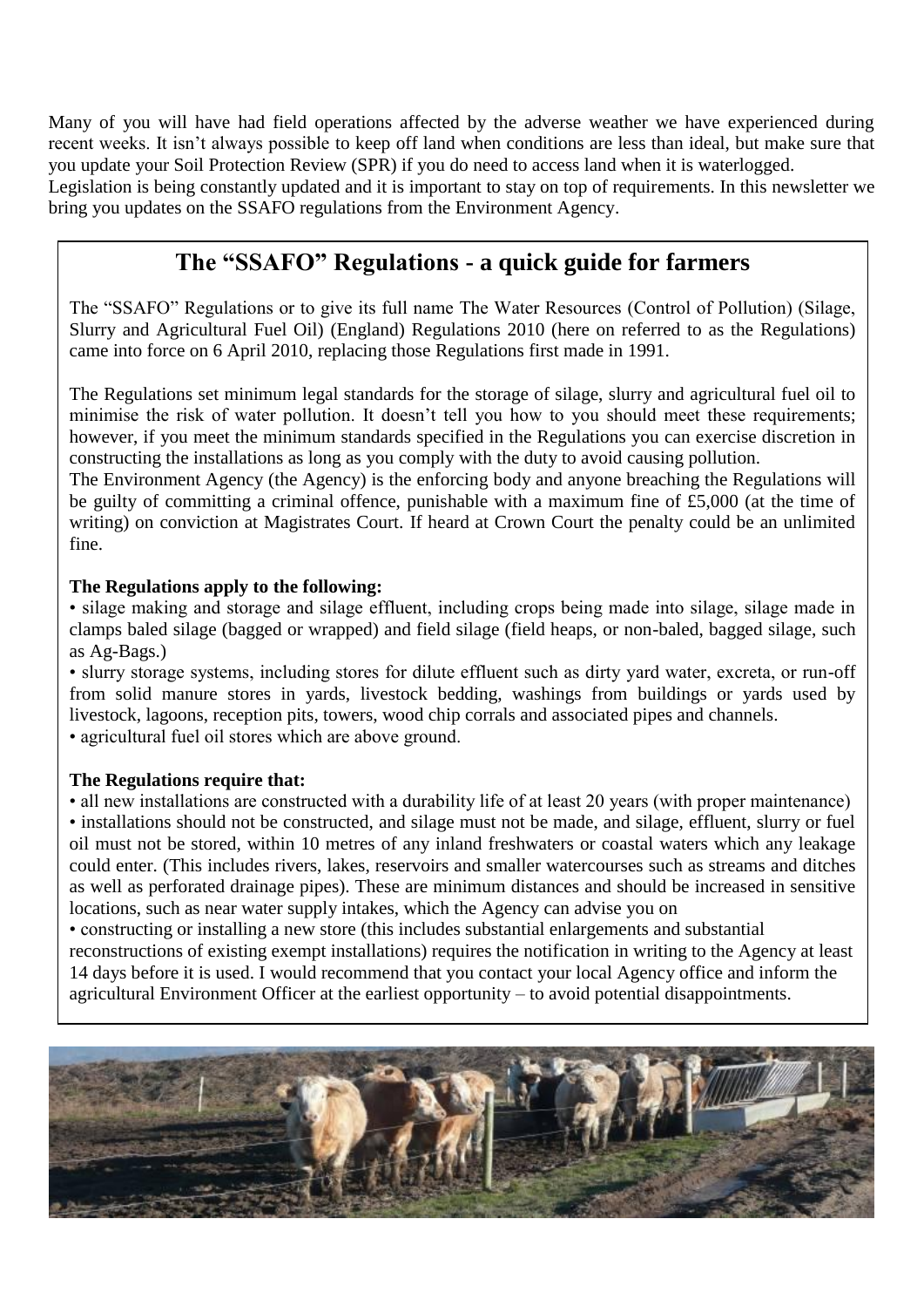# **Environmental Stewardship Update**

**There are five new (O)ELS options:**

- **EE12/OE12 Supplement to add wildflowers to buffer strips and field corners (63 points/ha).** Create more food sources for invertebrates and birds and a greater diversity and structure of vegetation.
- **EF23/OF23 Supplementary feeding in winter for farmland birds**. To help farmland birds both survive through the 'hungry gap' and enter the breeding season in much improved condition.
- **EK20/OK20 Ryegrass seed-set as winter/spring food for birds (80 points/ha)**. Provide food resource for birds through the winter and February 'hungry gap', and increase populations of invertebrates and small mammals.
- **EK21/OK21 Legume and herb rich swards (200 points/ha)**. Create habitat and food for invertebrates, including pollinators. Improve soil structure and mitigate climate change. Provide high quality forage for livestock.
- **EB14/OB14 Hedgerow restoration (10 points/m).** To improve the condition of hedgerows and encourage management under long term laying / coppicing.



**…and one new HLS option:**

#### **HF24 Supplementary feeding in winter for farmland birds (£822/tonne)**

This option is used to provide winter food for seed-eating farmland birds through the 'hungry gap' period in late winter, before natural food resources become available again in late spring. This option is only available within HLS agreements that contain the minimum area of arable options required to meet the HLS Farmland Bird Package and where certain farmland bird species are present. Management includes spreading a tailored seed mixture at least weekly from January to April and keeping a record of the feeding carried out. The amount and type of feed will be determined by Natural England to support the target farmland birds present.



#### **NB: All new options are subject to approval by the European Commission**